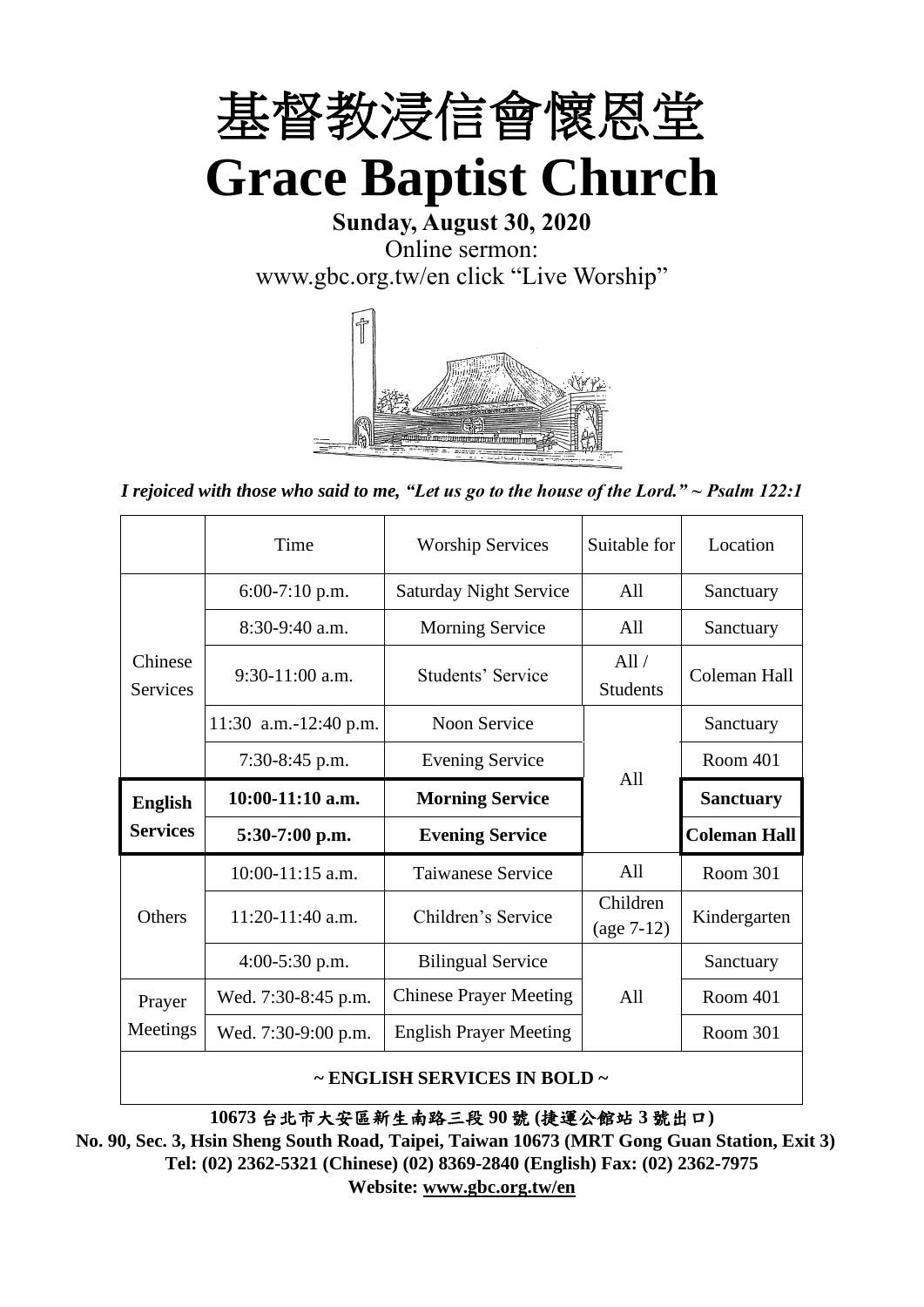### **Welcome to Grace Baptist Church English Congregation. Thank you for choosing to worship with us and celebrate the glory of our Lord.**

|                                    |                       | Morning Worship Service - 10:00 a.m.                                                                            |                                                        |
|------------------------------------|-----------------------|-----------------------------------------------------------------------------------------------------------------|--------------------------------------------------------|
|                                    |                       | Sunday, August 30, 2020 (Sanctuary)                                                                             |                                                        |
| Prelude                            |                       |                                                                                                                 | <b>GBC</b> Orchestra                                   |
| Greeting/Prayer                    |                       |                                                                                                                 | Michael Huang                                          |
|                                    | Worship through Music | "To God Be the Glory" - #28                                                                                     |                                                        |
|                                    |                       | "In Christ Alone (My Hope Is Found)" - #506                                                                     |                                                        |
| <b>Pastoral Prayer</b>             |                       |                                                                                                                 | <b>Pastor Nick Brideson</b>                            |
|                                    | Worship through Music | "Be Strong in the Lord" - #504<br>"O Church, Arise" - #663                                                      | Michael Huang                                          |
| <b>Offertory Prayer</b>            |                       |                                                                                                                 | Ming Lai                                               |
|                                    |                       | Tithes and Offerings/Special Music "This World Is Not My Home"                                                  | <b>GBC</b> Orchestra                                   |
| Doxology                           |                       |                                                                                                                 |                                                        |
| Pray for Our Church                |                       |                                                                                                                 | Minister Priscilla Liao                                |
| <b>Scripture Reading</b>           |                       | Ephesians 6:10-17                                                                                               |                                                        |
| Message                            |                       | We Stand Together in Spiritual Battle                                                                           | <b>Pastor Nick Brideson</b>                            |
| <b>Response Song</b>               |                       | "Stand up, Stand up for Jesus" - #665                                                                           |                                                        |
| Benediction                        |                       |                                                                                                                 |                                                        |
| Welcome                            |                       |                                                                                                                 |                                                        |
| <b>Closing Song</b>                |                       | "As the Lord Is with Us"                                                                                        | Michael Huang                                          |
| Postlude                           |                       |                                                                                                                 | <b>GBC</b> Orchestra                                   |
| Wear a mask                        |                       |                                                                                                                 |                                                        |
| before entering                    |                       | Nursery care is available in the "Cry Room" at the back of the Sanctuary<br>during the Morning Worship Service. |                                                        |
| the Cry Room.                      |                       |                                                                                                                 |                                                        |
|                                    |                       | Evening Worship Service - 5:30 p.m.<br>Sunday, August 30, 2020 (Coleman Hall)                                   |                                                        |
| Prelude                            |                       |                                                                                                                 | Joyce Pan                                              |
| Prayer                             |                       |                                                                                                                 | Minister Kevin Wang, Leader                            |
|                                    | Worship through Music | "God of Wonders"                                                                                                |                                                        |
| Greeting<br><b>Pastoral Prayer</b> |                       |                                                                                                                 | Minister Priscilla Liao<br><b>Pastor Nick Brideson</b> |
|                                    | Worship through Music | "Man of Sorrows"                                                                                                | Minister Kevin Wang, Leader                            |
|                                    |                       | "Yet Not I but through Christ in Me"                                                                            |                                                        |
|                                    |                       | "How Great Is Our God"                                                                                          |                                                        |
| <b>Offertory Prayer</b>            |                       |                                                                                                                 | <b>Grant Burgess</b>                                   |
| Tithes and Offerings               |                       |                                                                                                                 |                                                        |
| Pray for Our Church                |                       |                                                                                                                 | Minister Priscilla Liao                                |
| <b>Scripture Reading</b>           |                       | Ephesians 6:10-17                                                                                               |                                                        |
| Message                            |                       | We Stand Together in Spiritual Battle                                                                           | <b>Pastor Nick Brideson</b>                            |
| <b>Response Song</b>               |                       | " O Church Arise (Arise, Shine)"                                                                                |                                                        |
| <b>Closing Prayer</b><br>Welcome   |                       |                                                                                                                 |                                                        |
| <b>Closing Song</b>                |                       | "God of Wonders"                                                                                                | Minister Kevin Wang, Leader                            |
| Postlude                           |                       |                                                                                                                 | Joyce Pan                                              |
|                                    |                       |                                                                                                                 |                                                        |
|                                    |                       | <b>Our Vision Is to Spread the Gospel</b>                                                                       |                                                        |

To achieve this, we aim:

⚫ To become a house of prayer

⚫ Through prayer, to build the body of Christ

⚫ From the body, to do the work of mission in Taipei, Taiwan, and neighboring countries *"but you will receive power when the Holy Spirit has come upon you; and you shall be My witnesses both in Jerusalem, and in all Judea and Samaria, and even to the remotest part of the earth." -* Acts 1:8 (NASB)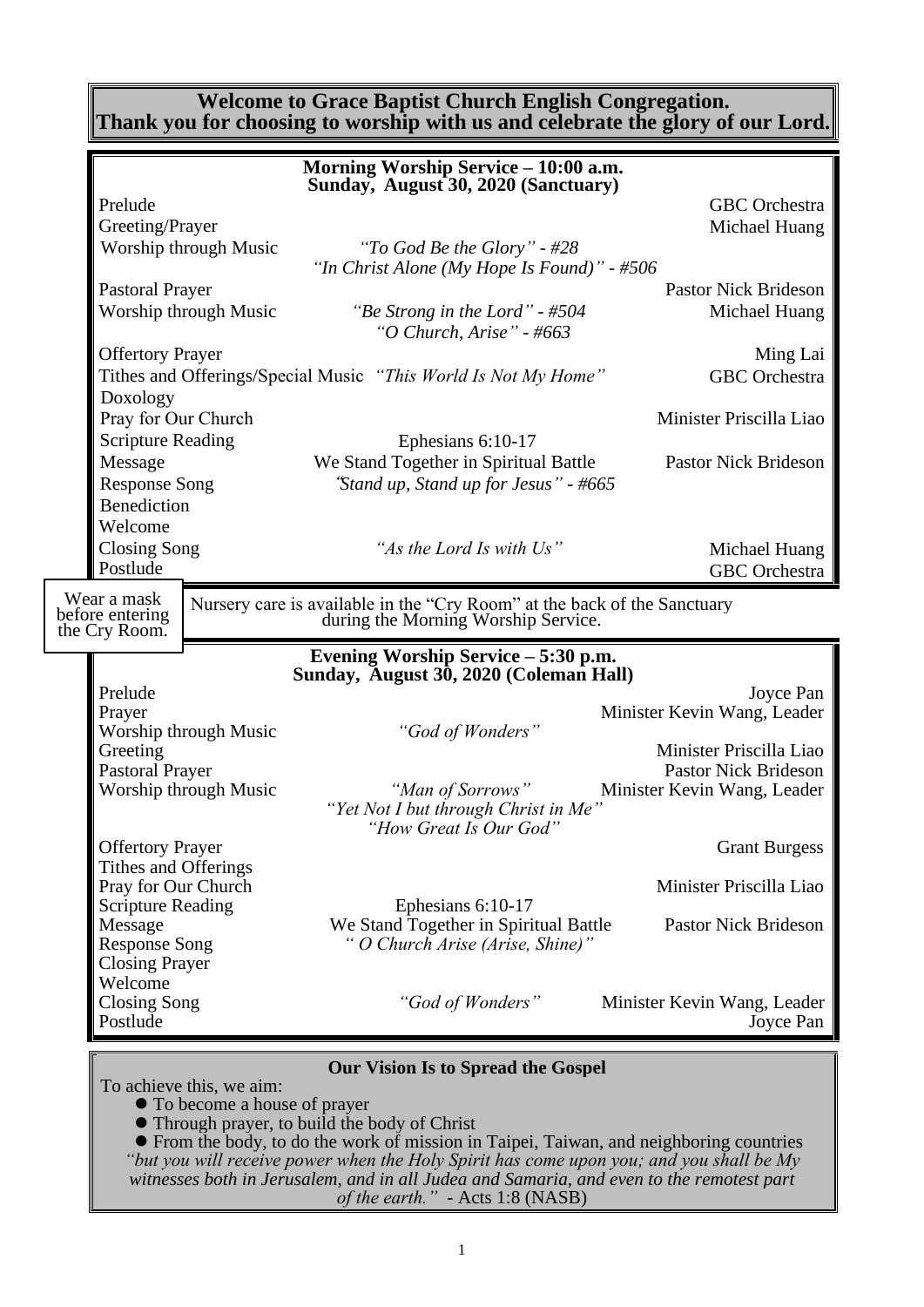### **Sermon Topic: We Stand Together in Spiritual Battle Scripture: Ephesians 6:10-17**

### **Speaker: Pastor Nick Brideson August 30, 2020**

### **Scripture: Ephesians 6:10-17 (NASB)**

<sup>10</sup> Finally, be strong in the Lord and in the strength of His might. <sup>11</sup> Put on the full armor of God, so that you will be able to stand firm against the schemes of the devil. <sup>12</sup> For our struggle is not against flesh and blood, but against the rulers, against the powers, against the world forces of this darkness, against the spiritual forces of wickedness in the heavenly places. <sup>13</sup> Therefore, take up the full armor of God, so that you will be able to resist in the evil day, and having done everything, to stand firm. <sup>14</sup> Stand firm therefore, having girded your loins with truth, and having put on the breastplate of righteousness,  $15$  and having shod your feet with the preparation of the gospel of peace;  $16$  in addition to all, taking up the shield of faith with which you will be able to extinguish all the flaming arrows of the evil one. <sup>17</sup> And take the helmet of salvation, and the sword of the Spirit, which is the word of God.

**Notes:**



# **Sermon Next Sunday,** *September 6***:**

| <b>Speaker</b>              | <b>Topic</b>                                                                                                                             | <b>Bible Text</b>   |
|-----------------------------|------------------------------------------------------------------------------------------------------------------------------------------|---------------------|
| <b>Pastor Nick Brideson</b> | Place God First                                                                                                                          | Exodus 20; Psalm 16 |
|                             | Study the Bible text ahead and you will get more from the sermon.<br>You are welcome to join one of the Sunday classes listed on page 6. |                     |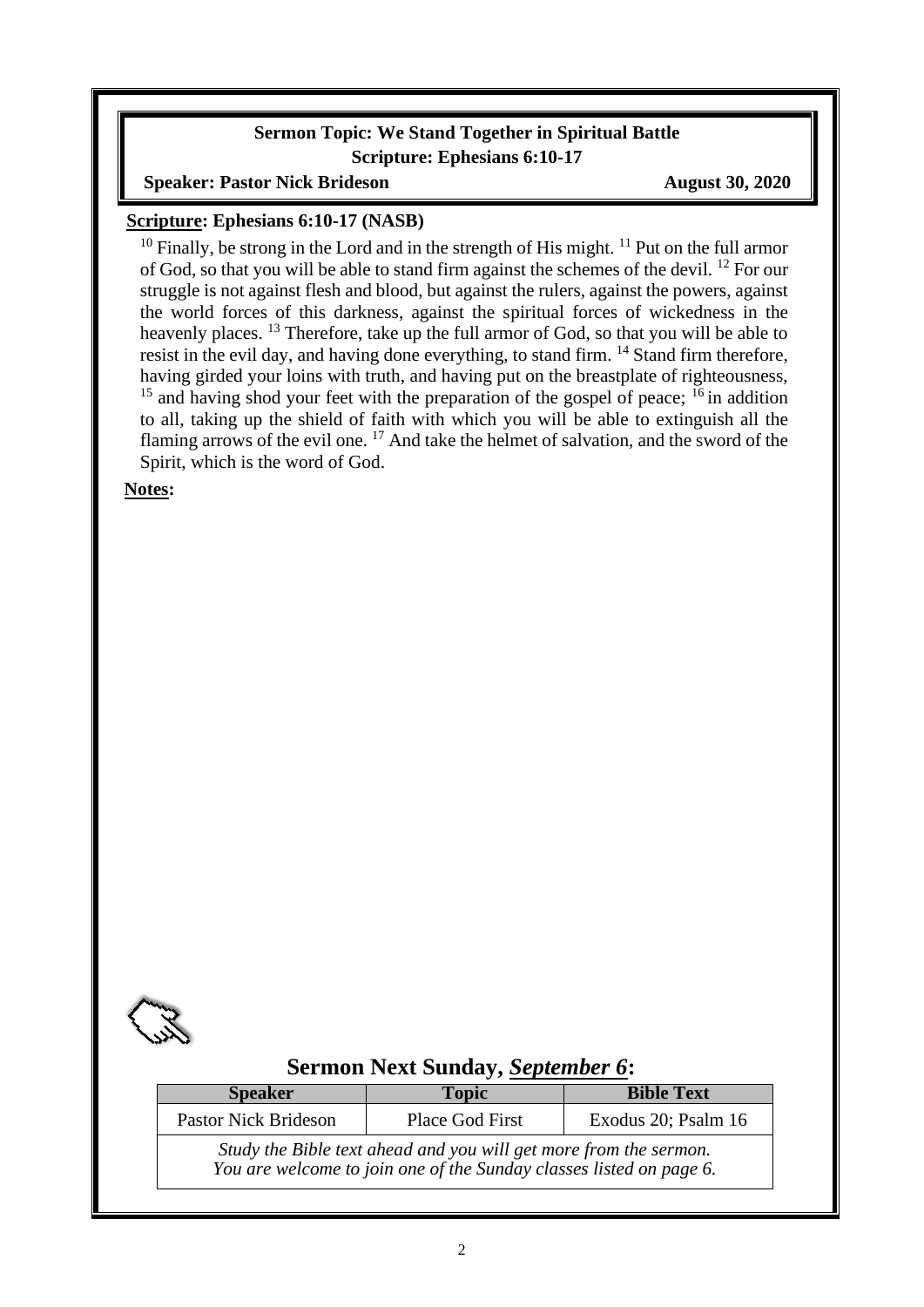# **Wednesday Night Prayer Meeting**

*"My house shall be called a house of prayer" (Matthew 21:13)*

Let us be a church of prayer. Come and pray with brothers and sisters in Christ 7:30 - 9:00 p.m. every Wednesday in Room 301. Go directly to the physical Prayer Meeting or email Minister Priscilla (priscilla@gbc.org.tw) for how to join the Zoom Prayer Meeting. Email prayer requests to Minister Priscilla.

Prayer Focus for this coming Wednesday:

| 1st Week                       | 2nd Week               | 3rd Week        | 4th Week | 5th Week  |
|--------------------------------|------------------------|-----------------|----------|-----------|
| <b>Caring/Healing/Families</b> | <b>Church Ministry</b> | <b>Missions</b> | The Lost | The World |

# **English Congregation Survey**

To help with planning for the English Congregation, we would like to take an English Congregation survey. Please fill out the survey and we will collect it at the end of the service.

# **Blood Donation TODAY**

Those of us blessed with good health, please come and help others by donating blood TODAY from 9:00 a.m. to 5:00 p.m. in front of GBC.

- **Requirements:** \* Between 17 and 65 years old
- \* Bring your ID/ARC
- \* Not had hepatitis in the last 12 years
- \* Not pregnant

# **Lord's Supper Available**

For those who worship with us regularly and are unable to join us for worship in the Sanctuary on September 6th, you may go to the GBC front desk to pick up a 2-in-1 Lord's Supper cup and join us for worship and the Lord's Supper online.

# **August Evening Tea Cancelled**

Due to COVID-19 situation, our regular Evening Tea (scheduled for the last Sunday of the month) is cancelled.

#### **Preshool, AWANA & Youth Schedule**

Preschool, AWANA and Youth classes are on break. The classes will resume **September 6**.

★ **Wearing a mask to cover the nose and mouth is required inside GBC. If you are not able to wear a mask, you are invited to join worship online.**

# **COVID-19 Precautions**

#### **Precautions inside GBC:**

- Temperatures will be taken when you enter GBC. (Please enter through GBC front door. Back door is for exit only.)
- All people must wear masks and sanitize hands
- No buffet-style food in groups/meetings inside GBC (Only lunch boxes or food in sealed packages. Drinks must be in individual containers.)
- Fill out the seating form when joining a worship service. (Family members can sit together and fill out one form with one seat number to include all members.)
- Take your bulletin home or put it in boxes marked "Bulletin RECYLE".
- No one should attend GBC who has been out of Taiwan in the last 2 weeks.
- See a doctor if you have a fever and cough.

#### **General Precautions:**

The government asks ALL people to NOT travel overseas. ALL people who arrive in Taiwan from overseas MUST self-quarantine for 14 days. During your quarantine, GBC welcomes you to join our worship via the Internet.

All meetings should keep an attendance record. The leader should keep the record for at least one month in case it is needed.

Please enter GBC through the front door. GBC back door is for *exit* only. The gate from the coffee deck (next to the sushi restaurant) will be open for people leaving GBC immediately after the morning service.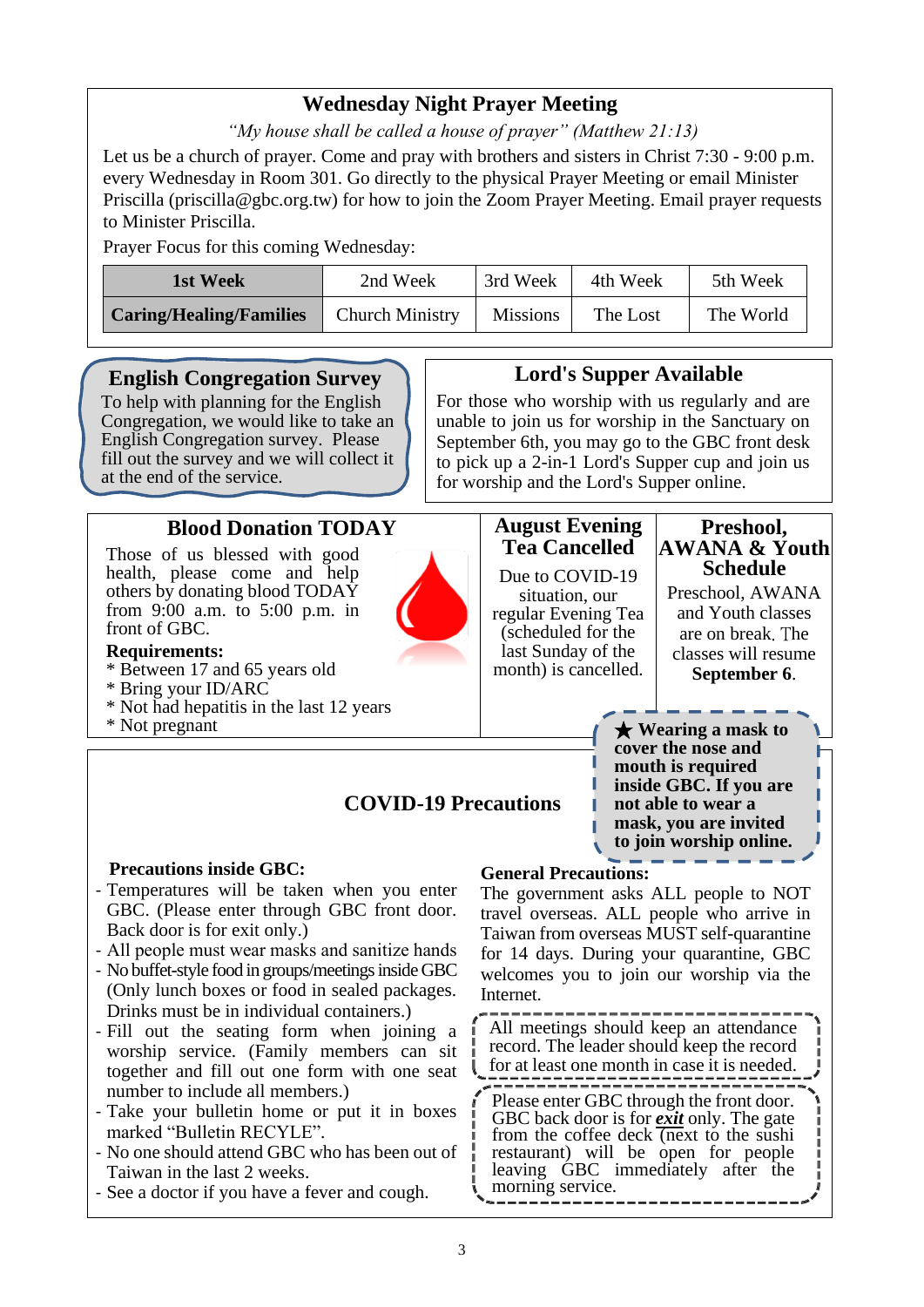# **Bible Studies for Life: Fall Season Starts Next Sunday, September 6**



Whether you are young or old, if you follow Jesus, you are a disciple.

But the quality of your discipleship isn't measured by how well you can answer questions. Discipleship is about being transformed into the likeness of Jesus. And transformation starts in the Word.

That's why *Bible Studies for Life* is carefully crafted to help kids, students, and adults purposefully become more like Jesus every day.

|             | <b>Mount of Olives</b>        |
|-------------|-------------------------------|
| $9:00$ a.m. | (Take the stairs by the front |
|             | desk, $2.5th$ floor)          |
|             | Room B03 – in Bahasa          |
|             | Room B04                      |
|             | 11:30 a.m. Room B05           |
|             | WanFu 20-Classroom A          |
|             | WanFu 20-Classroom C          |
|             | 2:30 p.m. Room $306$          |
|             | Room 305                      |

(13 sessions: on Sundays from September 6 to November 29)

We have eight *Bible Studies for Life* classes available. Please check classroom information listed here and join one of the classes directly from September 6.

## **Scholarship Donation-Collected by GBC Scholarship Committee**

GBC provides scholarship to our young brothers and sisters who are still in school. GBC also provides grants to non-Christian students in need, so their efforts may be encouraged. Offering receipts will be provided. If you feel that the Lord calls you to give to this cause, please contact:



- Anita Chen (if you speak Chinese) at [anita@gbc.org.tw](mailto:anita@gbc.org.tw)
- SueJenny Hsu (if you can not spead Chinese) at suejenny@gbc.org.tw

### **Sunday School Children's Teachers Needed**

**AWANA:** AWANA is our children's Sunday School ministry for children from kindergarten, age  $5 \times \mathbb{H}$ ), to Grade 6. If you are a registered GBC member with a heart to serve children, please contact Ming at [minglai88@gmail.com.](mailto:minglai88@gmail.com)

**Preschool:** English Preschool Class is looking for teachers and assistants who can sing songs and tell Bible stories to children age 3-5. The class meets every Sunday from 11:40 a.m. to 12:40 p.m. Training will be provided. If you are a registered GBC member who has a heart for children's ministry, please contact Joanna Peng at Joanna1285@hotmail.com.

### **TODAY: Christianity 101 New Cycle**

Christianity 101 will begin a new cycle of classes TODAY. Christianity 101 (10 classes) prepares participants for baptism by introducing them to the basics of Christianity. Candidates for baptism must complete this class before being baptized. It meets on Sundays from 11:30 a.m. to 12:30 p.m. in the Mount of Olives Room. (Take the stairs by the front desk, 2.5th floor.)

# **Using GBC Classrooms**

To be fair to the many groups wanting to use rooms in GBC on Sundays and during the week, please be aware that rooms must be reserved in advance. Room bookings can be made through one of the secretaries after approval is given by GBC leadership for the room booking. Priority for room booking is given to GBC activities, such as BTUs, Sunday school, Community classes and GBC ministries. Please do not use rooms that are currently unoccupied unless the room has been reserved for your use.

#### **After using each room, please:**

- clean the table, tidy the room, and take out the trash
- put down the curtain/blinds, and turn off the AC and the lights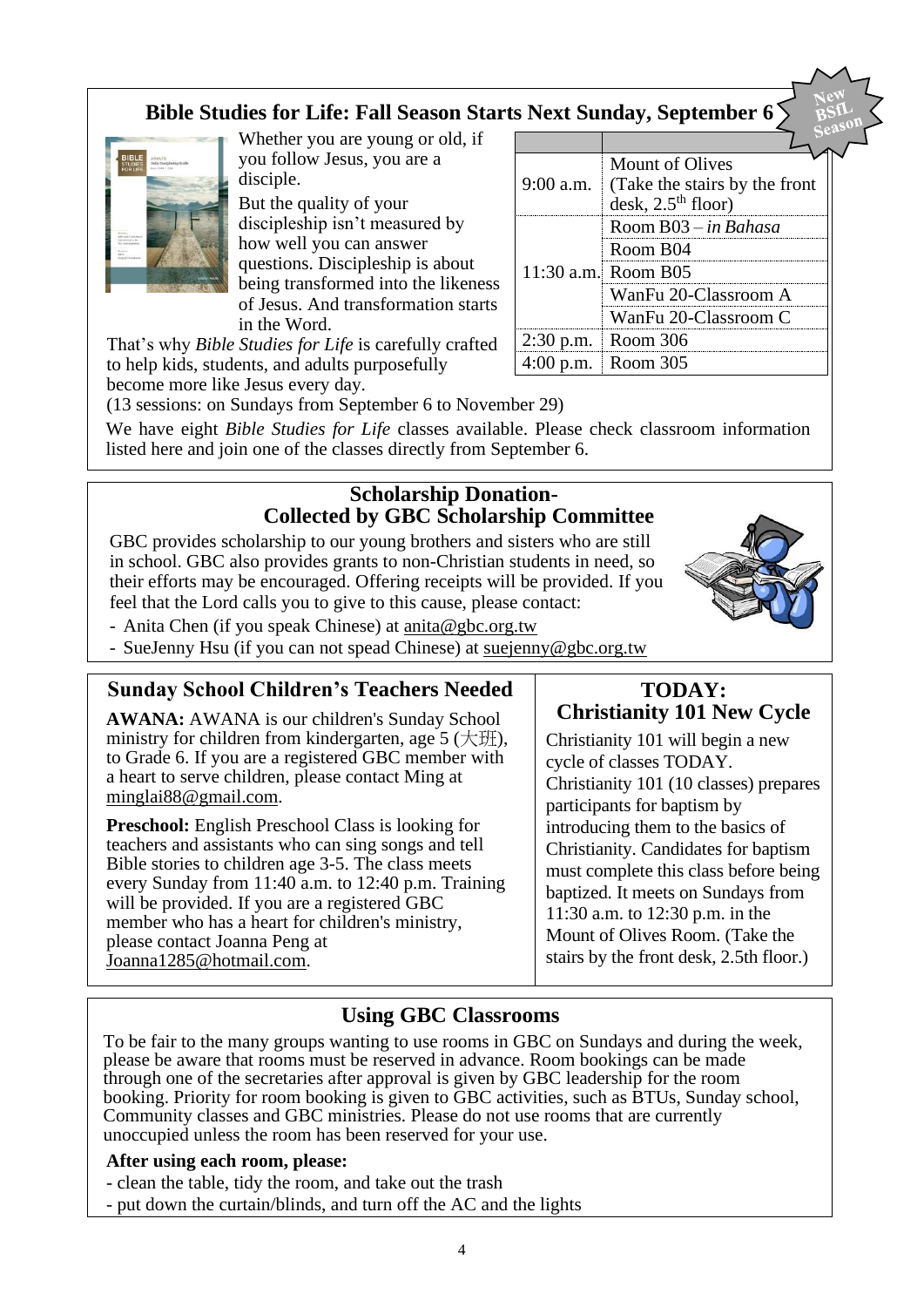# **Mabuhay Fellowship**



Today, August 30, at 2:00 p.m. in basement Room B05, the Mabuhay Fellowship will have a members' meeting.

The Mabuhay Fellowship comprises Filipinos aiming to share God's love and light through worship, prayer, Bible study, fellowship, gospel sharing, ministry, and more.

- **Young Adults Fellowship:** The Fellowship is for young adults from the age of 20-35 to study God's Word and grow together. It meets on  $2<sup>nd</sup>$  and  $4<sup>th</sup>$  Saturdays from 10:30 a.m. to 12:00 p.m. in WanFu 22 (next to GBC building). Please join the Fellowship directly. Contact Minister Kevin Wang at kevin@gbc.org.tw if you need more information.
- Bible Studies for Life Class in Bahasa: This class meets from 11:30 a.m. in Room B03. People coming from all nationalities who speak Bahasa are welcome. Please go to the class directly if you are interested in joining. Questions? Please contact the leader, Maria Sagita, at sagitamaria@gmail.com.
- **Evergreen Bilingual Fellowship** meets every Saturday night from 6:00 to 8:00 p.m. in GBC Room 401. To join please email Winnie Liang: [wistlesliang@hotmail.com.](mailto:wistlesliang@hotmail.com)
- Sacred Music Serving Trainings (in Chinese): There will be 3 Sacred Music Serving Trainings (Basic Music Theory, Vocal Music Training, Piano Playing) in September, in Chinese, taught by the current Chinese Choir leaders. After the training, the students are expected to serve in music ministries. Cost applies and registration is required. The deadline for registration is **today, August 30**. Please see the Chinese bulletin for details.

|                                                                                                                                                                                                                                                                                                                                                                                      |                                                                                                                                                                                                                                                                                                                                                                                                                                                                          |  | <b>English Congregation Leaders</b>                                                                                                                                                                                                                                                                                                                                                                                                      |                                                                                                                                                                                                                                                                                                                                                                                                         |                                                                                                                                                                                                                                                                                                           |  |
|--------------------------------------------------------------------------------------------------------------------------------------------------------------------------------------------------------------------------------------------------------------------------------------------------------------------------------------------------------------------------------------|--------------------------------------------------------------------------------------------------------------------------------------------------------------------------------------------------------------------------------------------------------------------------------------------------------------------------------------------------------------------------------------------------------------------------------------------------------------------------|--|------------------------------------------------------------------------------------------------------------------------------------------------------------------------------------------------------------------------------------------------------------------------------------------------------------------------------------------------------------------------------------------------------------------------------------------|---------------------------------------------------------------------------------------------------------------------------------------------------------------------------------------------------------------------------------------------------------------------------------------------------------------------------------------------------------------------------------------------------------|-----------------------------------------------------------------------------------------------------------------------------------------------------------------------------------------------------------------------------------------------------------------------------------------------------------|--|
|                                                                                                                                                                                                                                                                                                                                                                                      |                                                                                                                                                                                                                                                                                                                                                                                                                                                                          |  | English Pastor: Nick Brideson                                                                                                                                                                                                                                                                                                                                                                                                            |                                                                                                                                                                                                                                                                                                                                                                                                         |                                                                                                                                                                                                                                                                                                           |  |
| <b>Pastor Nick Brideson</b><br>Minister Priscilla Liao                                                                                                                                                                                                                                                                                                                               |                                                                                                                                                                                                                                                                                                                                                                                                                                                                          |  |                                                                                                                                                                                                                                                                                                                                                                                                                                          | Minister Kevin Wang                                                                                                                                                                                                                                                                                                                                                                                     |                                                                                                                                                                                                                                                                                                           |  |
| <b>Adult Education</b><br>/Mission                                                                                                                                                                                                                                                                                                                                                   | AM Worship                                                                                                                                                                                                                                                                                                                                                                                                                                                               |  | Children's<br>Education/Caring                                                                                                                                                                                                                                                                                                                                                                                                           | PM Worship                                                                                                                                                                                                                                                                                                                                                                                              | Youth/Fellowship                                                                                                                                                                                                                                                                                          |  |
| <b>Adult Education</b><br><b>Nick Brideson</b><br>nick@gbc.org.tw<br><b>Foreign Mission:</b><br><b>Medical/Dental Team</b><br>Armand Lim<br>rmanlim@yahoo.com<br><b>VBS</b> Team<br>Priscilla Liao<br>priscilla@gbc.org.tw<br><b>Taiwan Mission:</b><br><b>TaiTung Team</b><br>Cherrie Gow Lim<br>cvgow@yahoo.com<br><b>Orphanage Ministry</b><br>Julie Chen<br>yuling0914@gmail.com | <b>Morning Music</b><br>Cherrie Gow Lim<br>cvgow@yahoo.com<br><b>Morning Greeters</b><br>Chien Ferng<br>cferng@gmail.com<br><b>Adult Choir</b><br><b>Hand Bell Choir</b><br>Juliet Jao<br>lenyinjao@gmail.com<br><b>Hallel Singers</b><br>Cherrie Gow Lim<br>cvgow@yahoo.com<br><b>Morning Fellowship Tea</b><br>Yuri Shih<br>yuchen phone@hotmail.com priscilla@gbc.org.tw<br><b>Morning Multimedia</b><br>Vicky Lin<br>gbcmorningmedia@gmail.com  lou.amanda@gmail.com |  | <b>Cryroom Children's</b><br><b>Care Ministry</b><br>Abby Tu<br>abbbytu@gmail.com<br><b>Preschool</b><br>Joanna Peng<br>Joanna1285@hotmail.com<br><b>AWANA Spark Group</b><br>Crystal Turner<br>elisayeh@yahoo.com<br><b>AWANA T&amp;T Group</b><br>Ming Lai<br>minglai88@gmail.com<br><b>Prayer Ministry</b><br>Priscilla Liao<br><b>Hospital Visitation</b><br>Amanda Lou<br><b>Small Groups</b><br>- Women<br>- General<br>- Ministry | <b>Evening Music Team</b><br>Alex Chen<br>gbceworshipteam@gmail.com Grant & Kirsten<br><b>Evening Greeters</b><br>Vicky Kuo<br>asiaglobe999@gmail.com<br><b>Evening Multimedia</b><br><b>Jusak Tandean</b><br>jtandean@yahoo.com<br><b>Evening Tea / Baptism</b><br><b>Celebration Fellowship</b><br>Michelle Cheng<br>yealincheng@yahoo.com<br><b>Baptism Support</b><br>Aline Kao<br>aline@gbc.org.tw | <b>Trinity Youth</b><br>(Grade 7 and above)<br><b>Burgess</b><br>grantburgess@live.co.za<br><b>Mabuhay Fellowship</b><br>Ava Zamora<br>avazam@yahoo.com<br><b>Young Adults</b><br>Fellowship<br>Kevin Wang<br>kavin@gbc.org.tw<br><b>Small Groups</b><br>- Youth<br>- Students<br>- Parenting<br>- Family |  |
| <b>Secretarial staff</b><br>SueJenny Hsu<br>suejenny@gbc.org.tw                                                                                                                                                                                                                                                                                                                      | Stella Chen (part-time)<br>stella@gbc.org.tw                                                                                                                                                                                                                                                                                                                                                                                                                             |  | <b>Deacon</b><br>Michael Huang<br>mhuang500@yahoo.com                                                                                                                                                                                                                                                                                                                                                                                    |                                                                                                                                                                                                                                                                                                                                                                                                         | <b>Alternate Deacon</b><br>Armand Lim<br>rmanlim@yahoo.com                                                                                                                                                                                                                                                |  |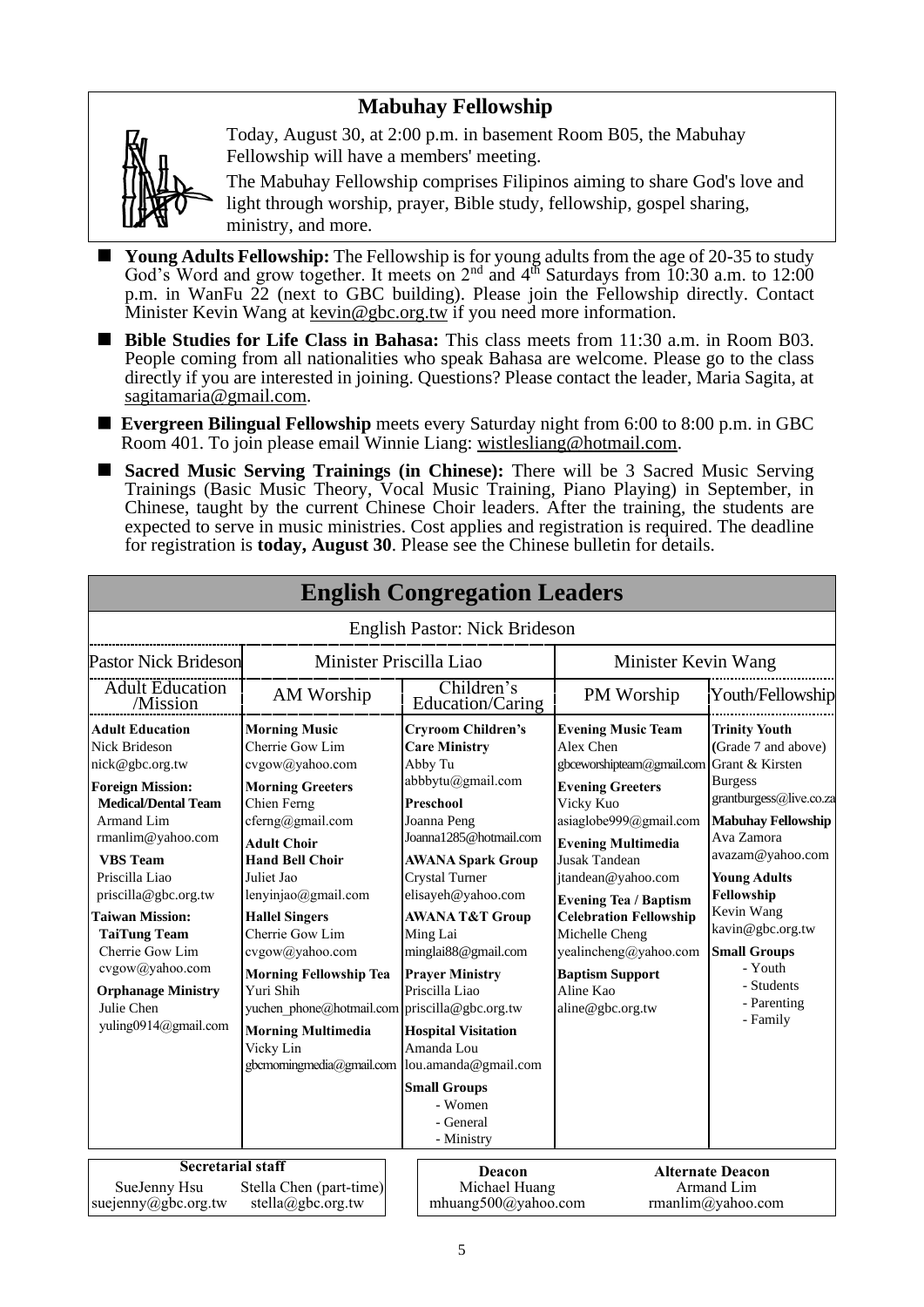| $\star\star$ Sunday School Information – Join a class directly $\star\star$ |                            |                                    |                                                            |                                              |  |
|-----------------------------------------------------------------------------|----------------------------|------------------------------------|------------------------------------------------------------|----------------------------------------------|--|
| <b>Class</b>                                                                | Time & Room                |                                    |                                                            |                                              |  |
| <b>Beginning Christian Life</b>                                             |                            |                                    |                                                            | Going to both the                            |  |
| Alpha – New and non-Christians                                              | 11:30 a.m.                 | Calvary Room                       |                                                            | <b>Calvary and</b><br><b>Mount of Olives</b> |  |
| Christianity 101 - required for baptism                                     | 11:30 a.m.                 | <b>Mount of Olives</b>             |                                                            | rooms: Take the<br>stairs by the front       |  |
| <b>Maturing Christians</b>                                                  |                            |                                    |                                                            | $\mathrm{desk}$ , 2.5th floor                |  |
|                                                                             | 9:00 a.m.                  |                                    | Mount of Olives Room                                       |                                              |  |
| <b>Bible Studies for Life</b>                                               | 11:30 a.m.                 | 5 classes:<br>Room B04<br>Room B05 | Room B03 - in Bahasa<br>WanFu 20 Room A<br>WanFu 20 Room C |                                              |  |
|                                                                             | $2:30$ p.m.                | Room 306                           |                                                            |                                              |  |
|                                                                             | $4:00$ p.m.                | Room 305                           |                                                            |                                              |  |
| <b>Youth: Grade 7 and above</b>                                             |                            |                                    |                                                            |                                              |  |
| <b>Bible Studies for Life</b>                                               | 11:30 a.m.                 |                                    | Room 405                                                   |                                              |  |
| <b>Children</b>                                                             |                            |                                    |                                                            |                                              |  |
| Nursery - Age 3 and under                                                   | $11:20$ a.m. $-12:50$ p.m. |                                    | Kindergarten                                               |                                              |  |
| Preschool - Age 3 to 5                                                      | $11:40$ a.m. $-12:40$ p.m. |                                    | Room 403                                                   |                                              |  |
| AWANA - Kindergarten $(\pm \mathcal{H})$ to Grade 6                         | 11:30 a.m. $-1:00$ p.m.    |                                    | Rooms 401 / 404                                            |                                              |  |

|                                       | $\star \star$ Fellowships - Join a fellowship directly $\star \star$ |                 |  |  |
|---------------------------------------|----------------------------------------------------------------------|-----------------|--|--|
| <b>Fellowship</b>                     | <b>Time</b>                                                          | <b>Location</b> |  |  |
| Mabuhay                               | Sundays; $2:00 - 4:00$ p.m.                                          | <b>B05</b>      |  |  |
| Young Adults $(20 - 35 \text{ y.o.})$ | $2nd \& 4th Saturdays$ ; 10:30 a.m. to 12:00 p.m.                    | WanFu 22        |  |  |

|                  | $\star\star$ Small Groups – Contact the leader to join $\star\star$ |                                                          |                                                               |  |  |
|------------------|---------------------------------------------------------------------|----------------------------------------------------------|---------------------------------------------------------------|--|--|
| <b>Type</b>      | <b>Name</b>                                                         | Day/Time                                                 | <b>Contact Emails</b>                                         |  |  |
| <b>Students</b>  | <b>International Students Group</b>                                 | Friday<br>$7:30 - 9:00$ pm                               | WanFu 22A<br>cesaledro57@gmail.com                            |  |  |
| <b>Parenting</b> | <b>Parenting Group</b>                                              | $2nd$ & 4 <sup>th</sup> Sunday<br>$11:30$ am $-12:30$ pm | GBC Room 402<br>rod_syverson@hotmail.com                      |  |  |
| Women            | Women's Group                                                       | $2nd$ & 4 <sup>th</sup> Saturday<br>$8:30 - 10:30$ am    | Near GBC<br>joeym.vanderwerf@gmail.com                        |  |  |
|                  | Salt & Light                                                        | Sunday<br>$1:30 - 3:00$ pm                               | <b>GBC Mount of Olives Room</b><br>paulhan2908@gmail.com      |  |  |
|                  | <b>Bilingual Interpretation Group</b>                               | Sunday<br>$2:00 - 4:00$ pm                               | GBC Room 303<br>cfindler@yahoo.com                            |  |  |
|                  | Crown of Beauty                                                     | Saturday<br>$2:00 - 4:00$ pm                             | <b>GBC Mount of Olives Room</b><br>clemence $4261$ @gmail.com |  |  |
| <b>General</b>   | Thursday Night Bible<br><b>Study Group</b>                          | Thursday<br>$7:30 - 9:00$ pm                             | GBC Room 301<br>rod_syverson@hotmail.com                      |  |  |
|                  | NanGang Bible<br><b>Study Group</b>                                 | Friday<br>$7:00 - 9:30$ pm                               | NanGang<br>sagitamaria@gmail.com                              |  |  |
|                  | YungHe Bible Study Group                                            | Friday<br>$7:00-8:30$ pm                                 | YungHe<br>yedukondaluster@gmail.com                           |  |  |
|                  | HsinChu Bible Study Group                                           | Friday<br>$7:30 - 8:45$ pm                               | HsinChu<br>rmanlim@yahoo.com                                  |  |  |
| <b>Ministry</b>  | <b>Hospital Visitation Group</b>                                    | Thursday<br>$1:30 - 2:30$ pm                             | Near GBC<br>lou.amanda@gmail.com                              |  |  |
|                  | please contact Minister Priscilla Liao at priscilla@gbc.org.tw.     | If you are interested in starting a new group,           |                                                               |  |  |